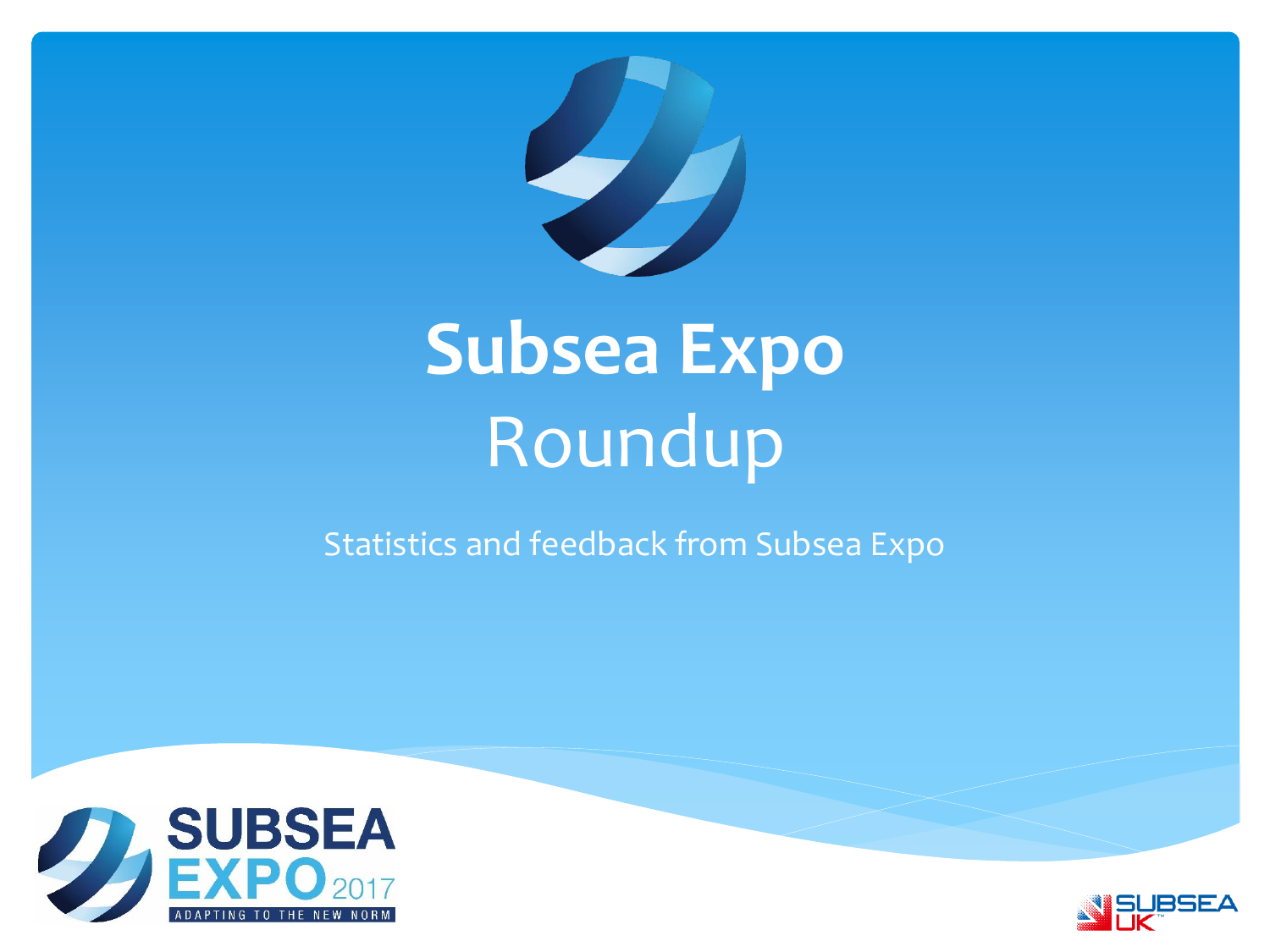# Subsea Expo 2017 welcomed **4,600+ unique visitors to the show A Strong Performance**

With 6,500+ visits total





**ALAI**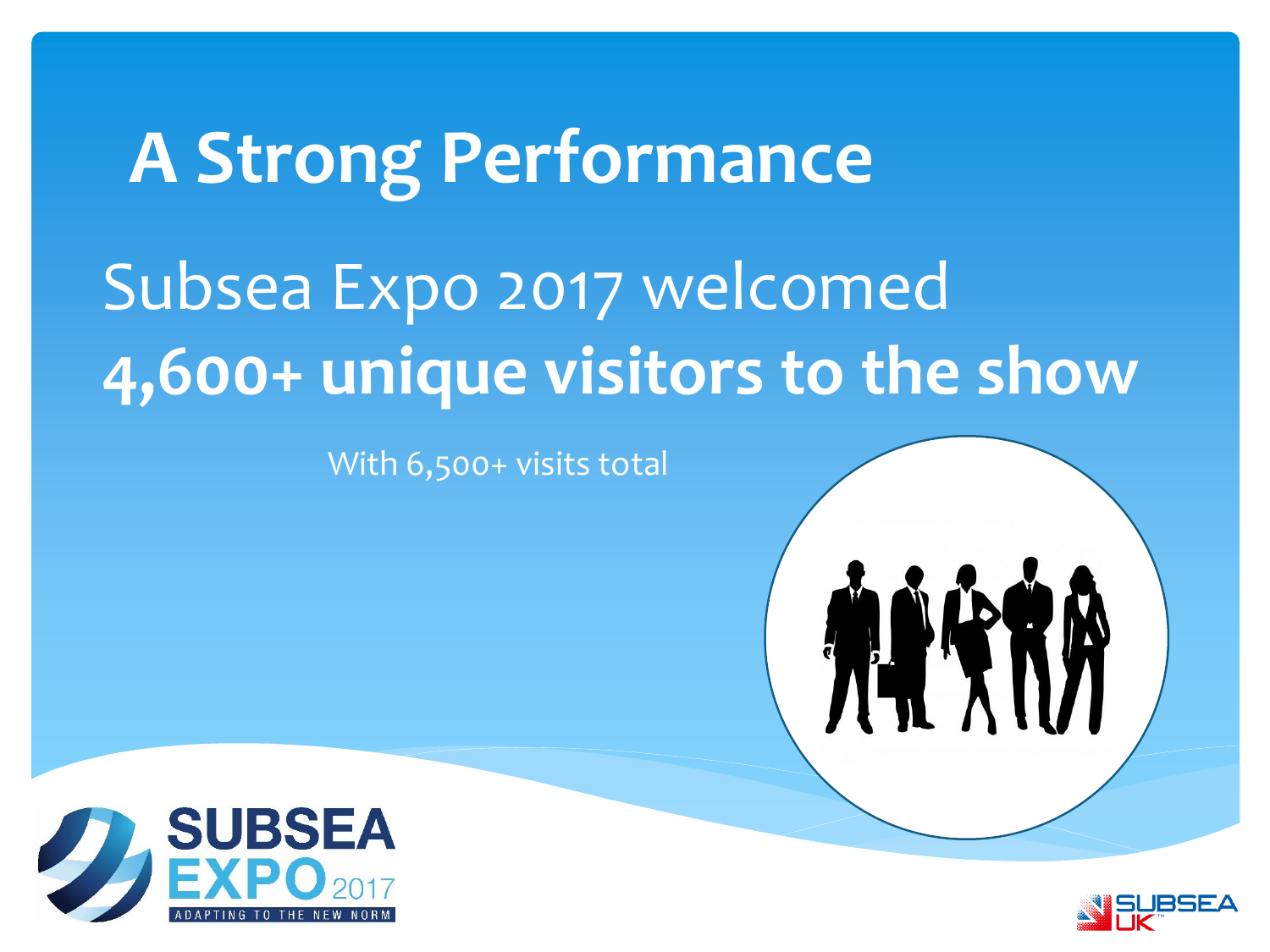# Visitors from **57 countries** around the world came together for this world-class event **A Global Presence**

Including Australia, Brazil, USA, Mexico, Nigeria, South Africa, Japan, Singapore, China, Norway and Malaysia.



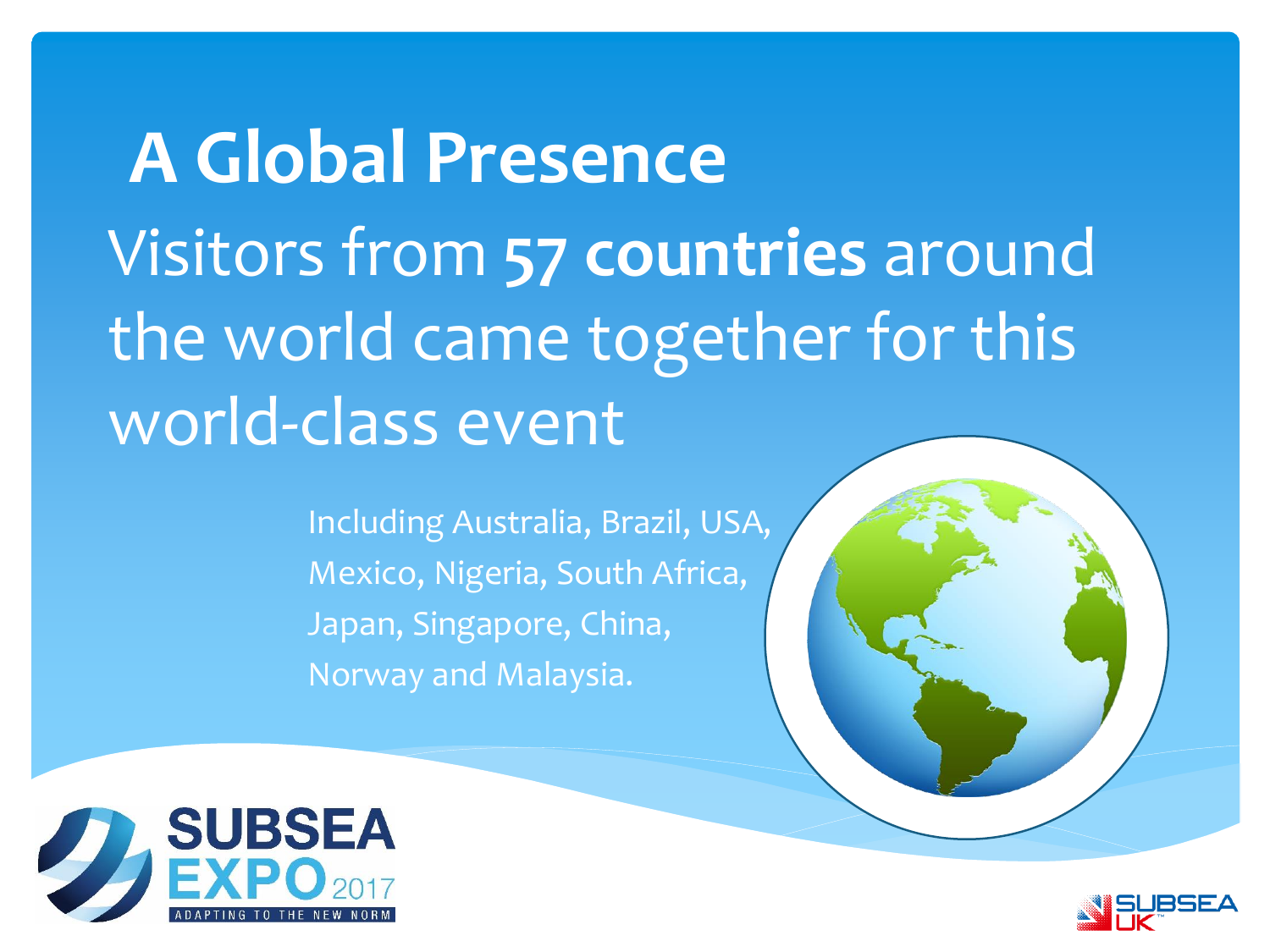21% of visitors found out about Subsea Expo via an **email or direct invite** from an exhibitor **A Close-knit Community**

> And 31% found out by **word of mouth**



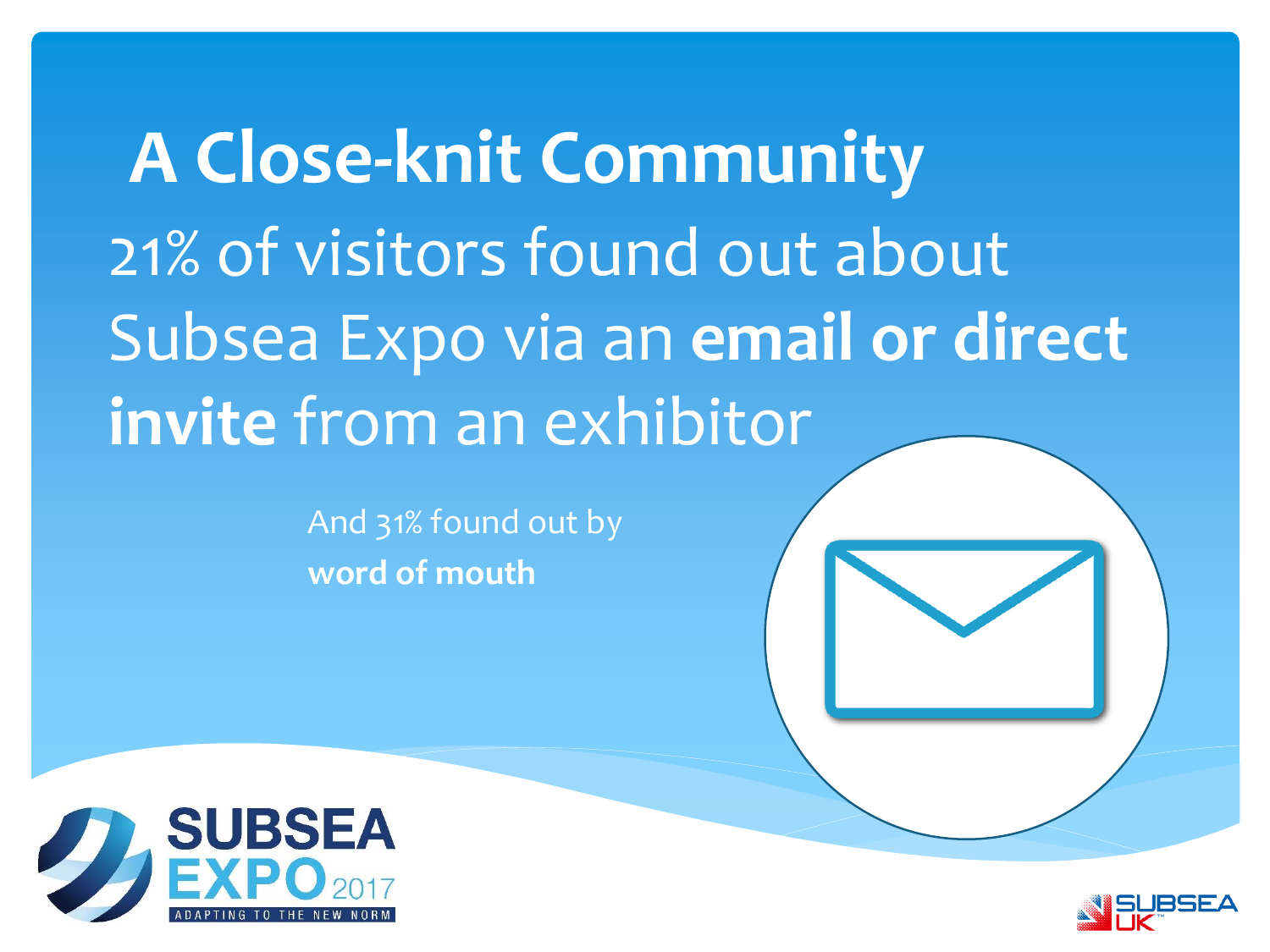# **A Broad Appeal**





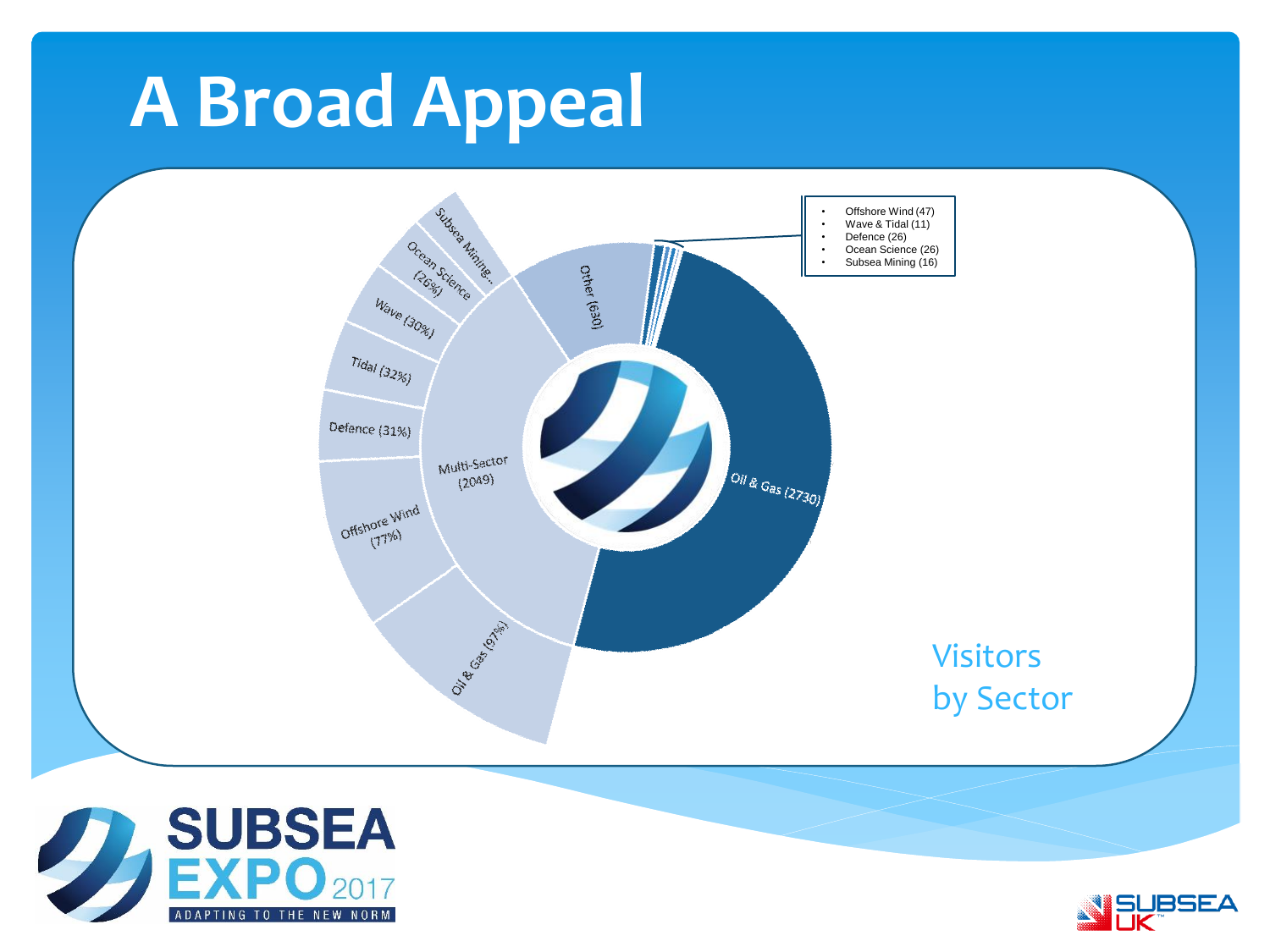### **A Good Mix**

# 77% of exhibitors had exhibited at Subsea Expo before

…with over 30 companies **exhibiting for the first time**



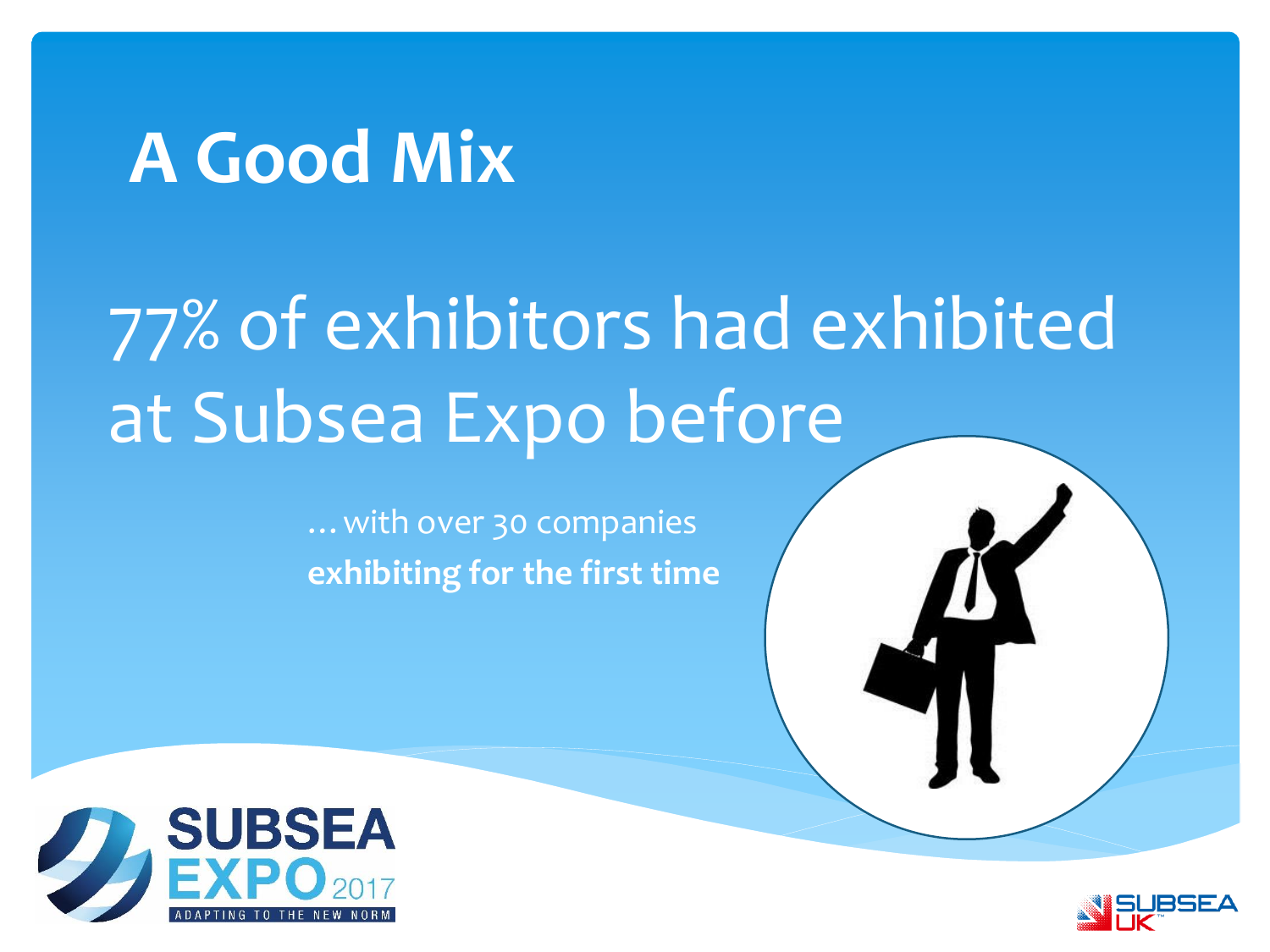#### Major Operators Visiting **A Diverse Crowd**





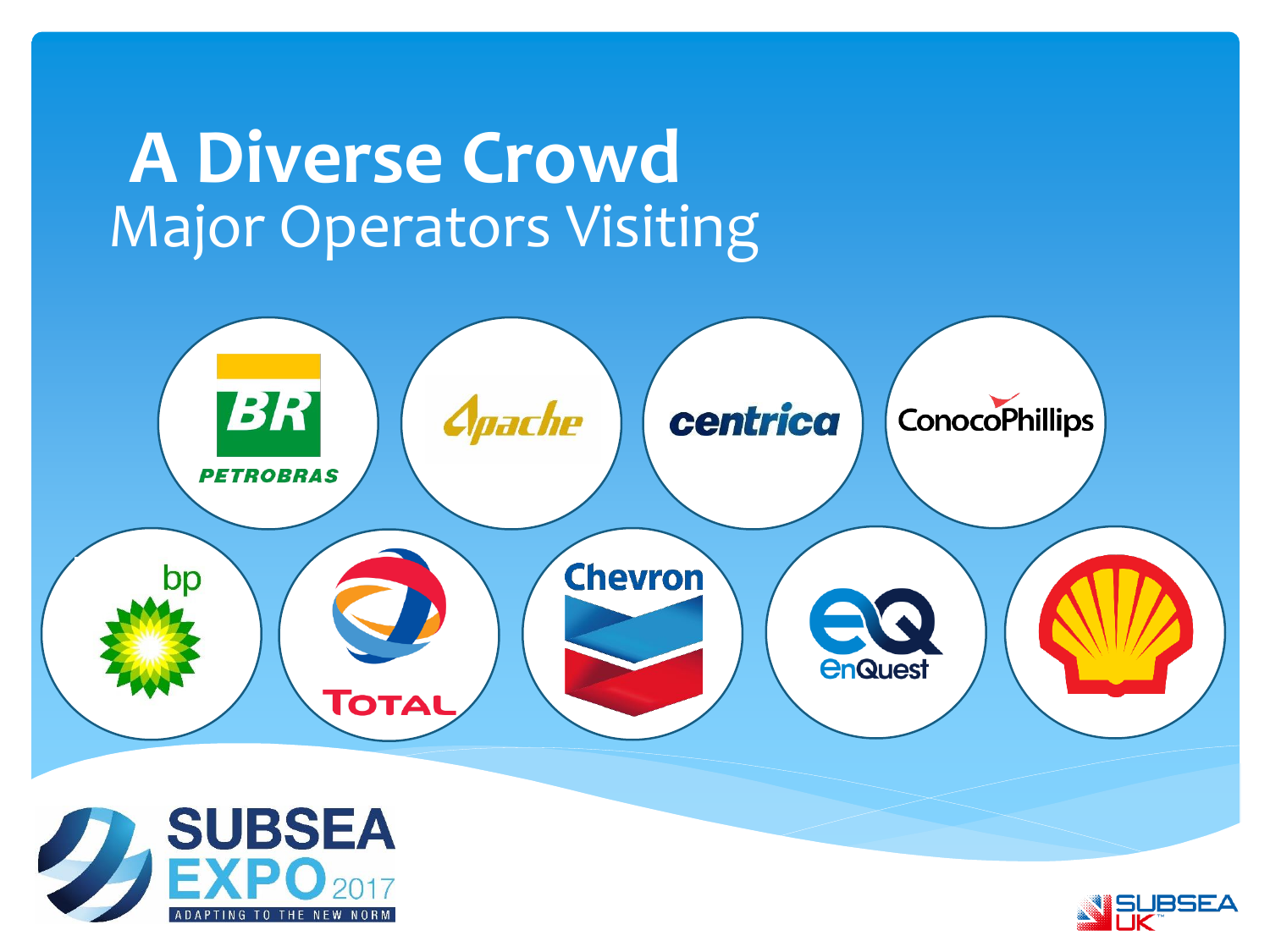



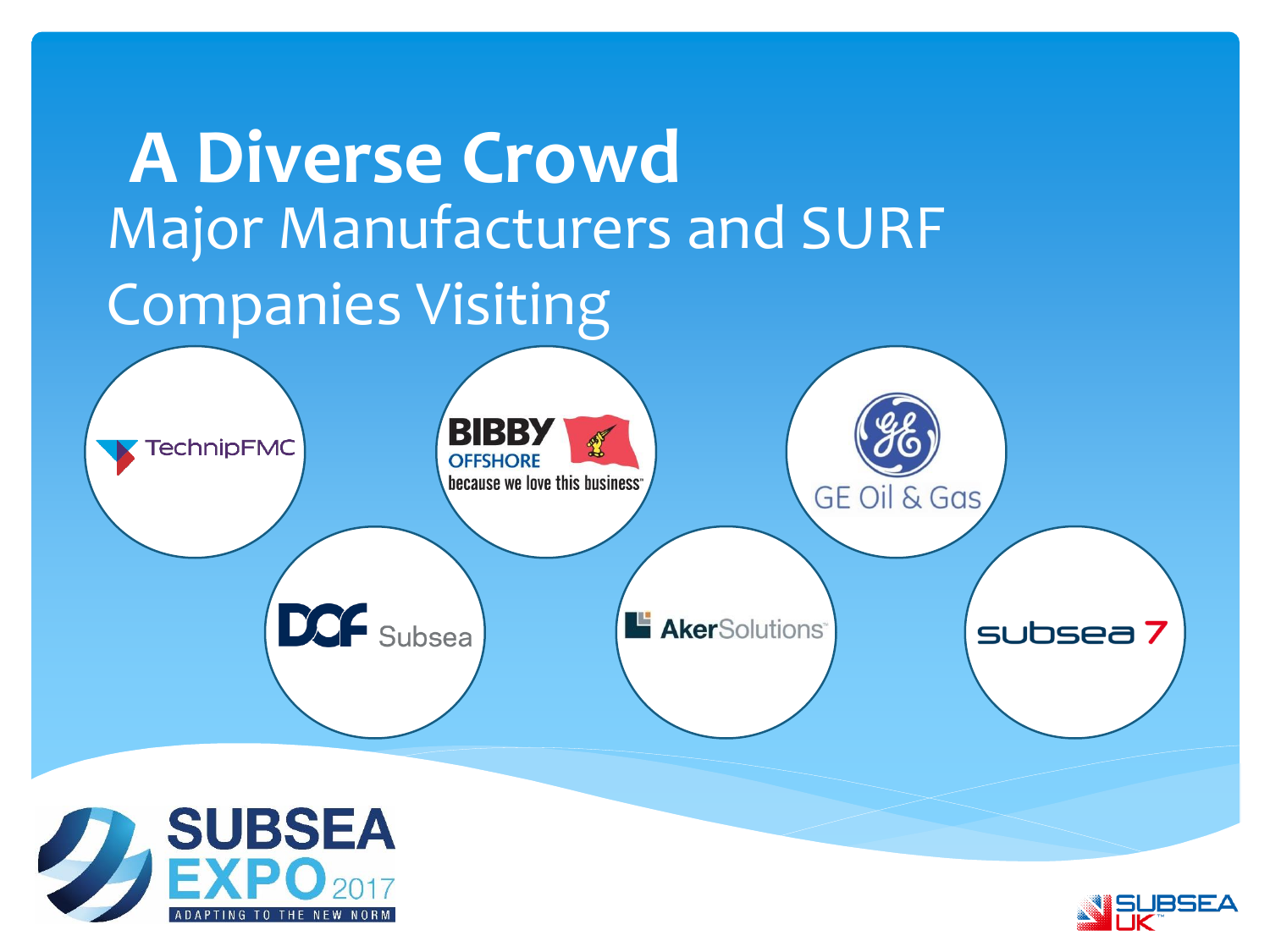### **A Positive Experience**

87% of Exhibitors rated their "Success and Satisfaction" with Subsea Expo as "**Good**" or "**Excellent**"…

> …and three quarters of respondents said they would **definitely exhibit again**



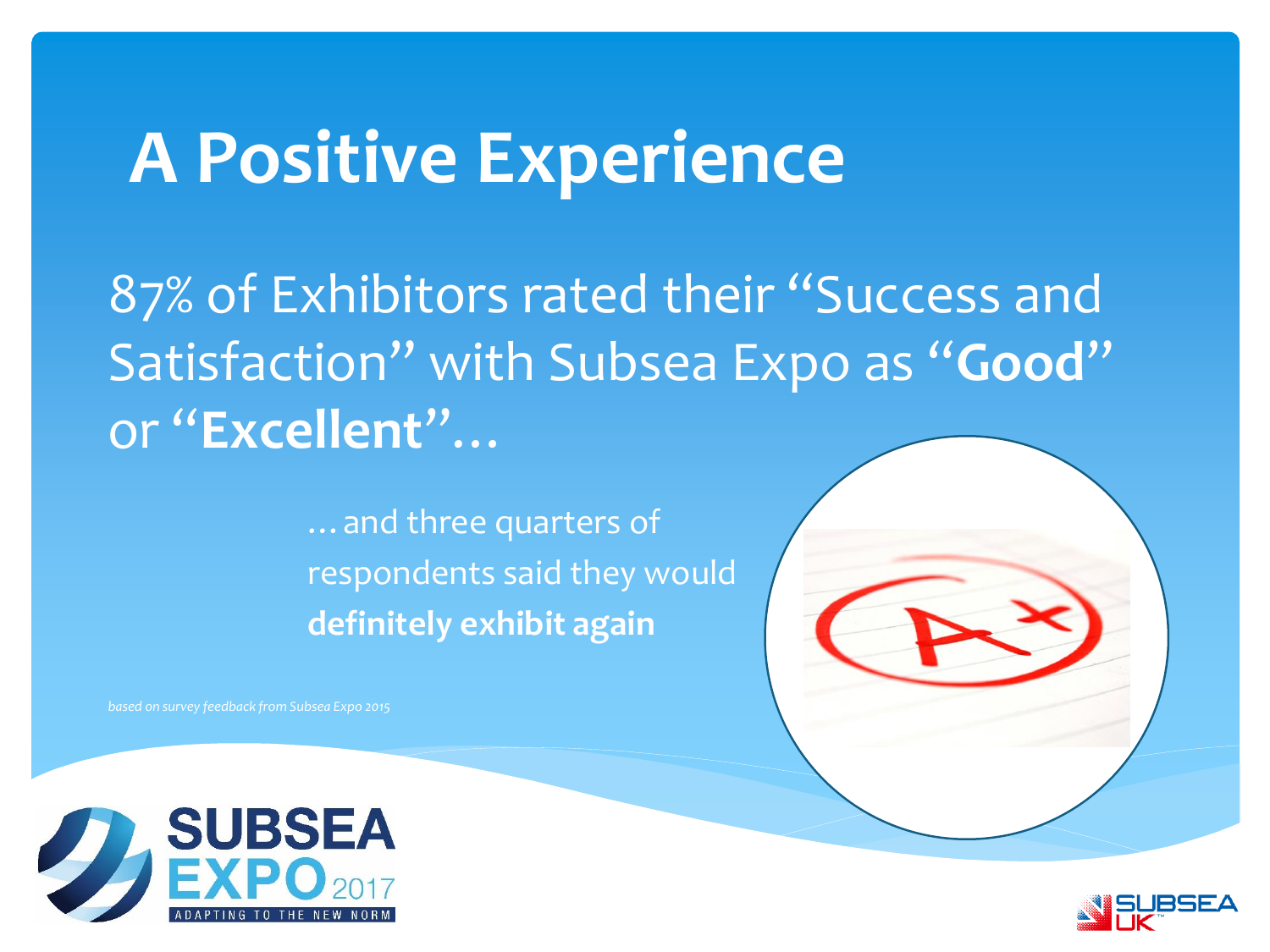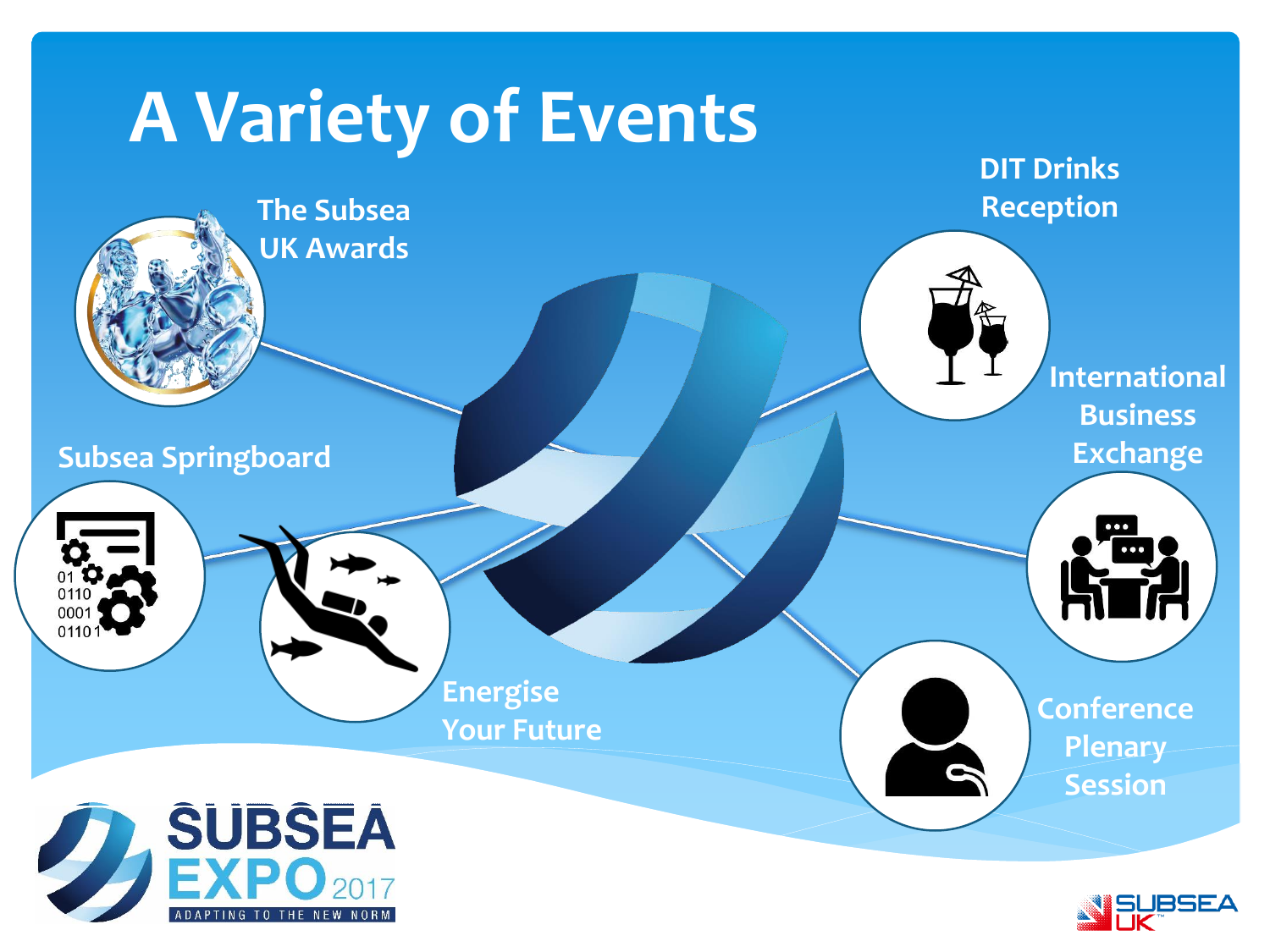### **A Conscientious Organiser**

This year, Subsea UK reduced their waste output by almost 13 tonnes, in part by switching over to the new **Subsea Expo App!**

> …users reported that the app was **"far more convenient"** as well as **"simple to use"**



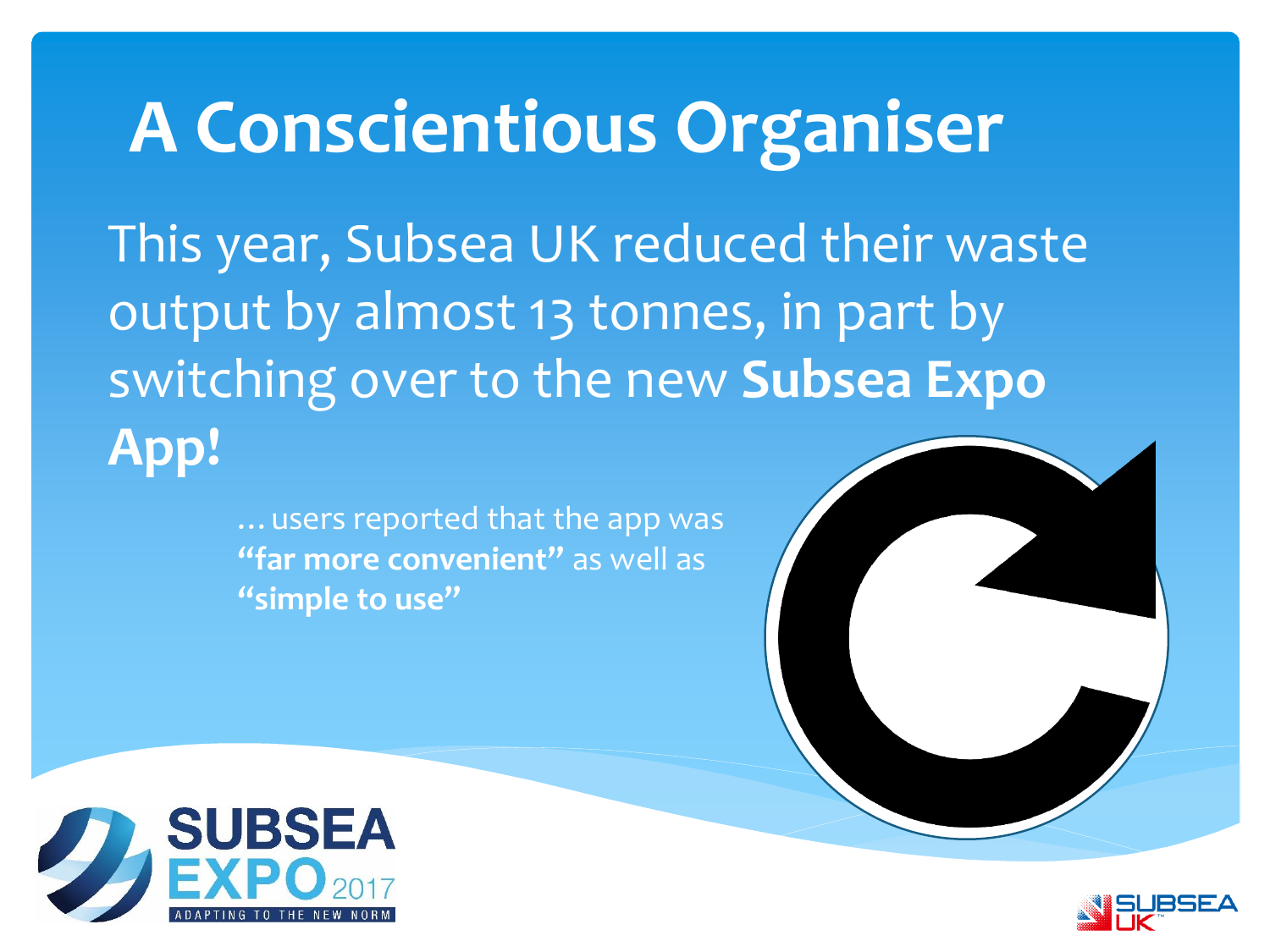"Subsea Expo 2017 provided a fantastic platform to showcase our range of specialist subsea services and technologies. It was by far the best Subsea Expo we have exhibited at to date."

"We have participated in Subsea Expo for many years now and always see real value in being part of the event. We consider it an essential platform for the launch of our technologies and services and have always been delighted with the exposure and feedback we have received."

"As always the organisation was excellent and quality and mix of the visitors was first class. It helped that there was a much more positive atmosphere this year and a good deal of camaraderie amongst the subsea community."

# **Exhibitor Feedback**



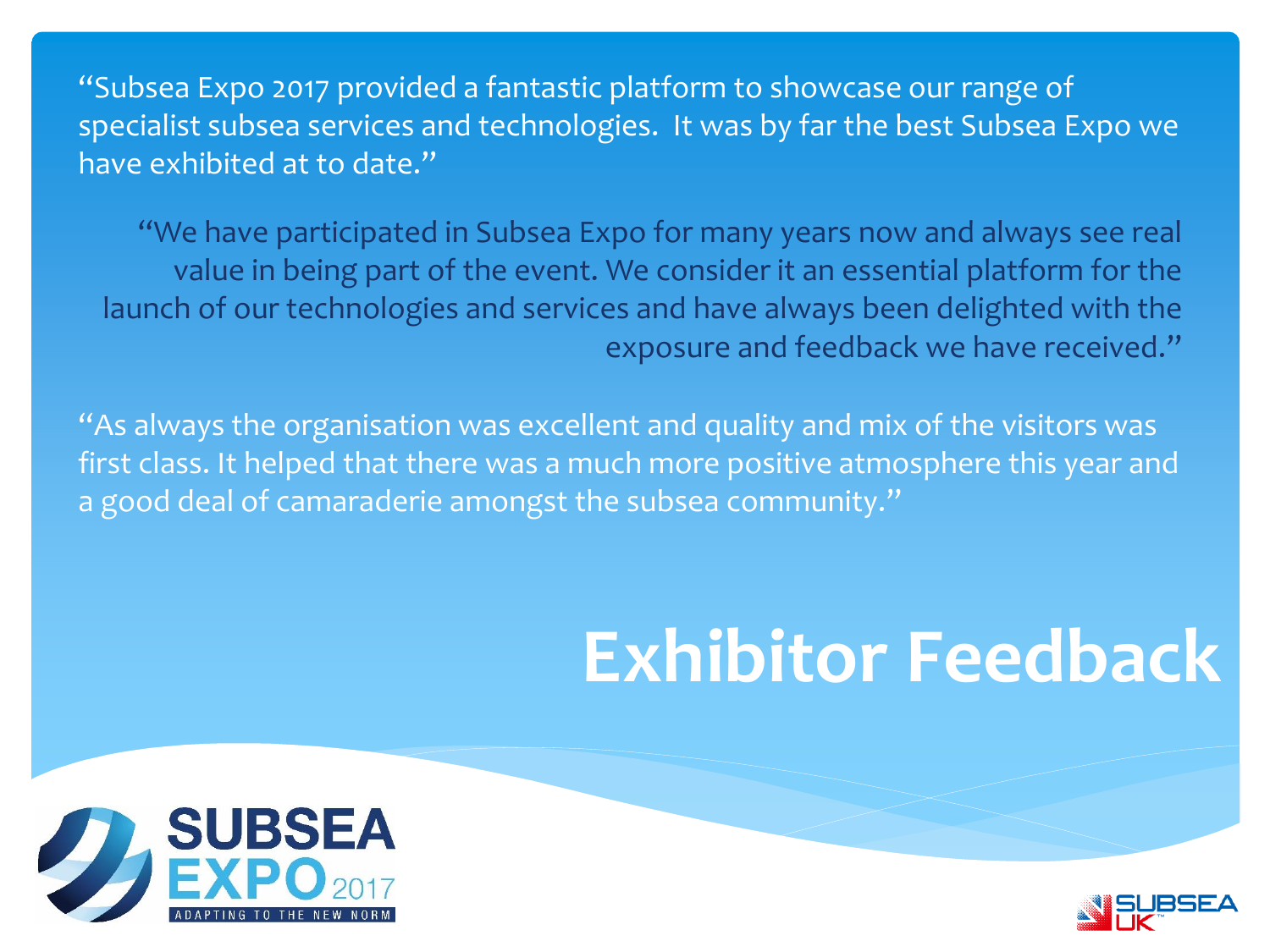"Subsea Expo 2017 was our  $6<sup>th</sup>$  time as an exhibitor at the show. It has always been a well-organised event for the Oil and Gas industry and an excellent event to connect with clients and business partners as well as to showcase our capabilities."

"Subsea Expo again proved to be a crucial and valuable event for the offshore industry, and allowed us to demonstrate our services and reach out to our market in a focused and well attended event."

"Subsea Expo 2017 was definitively a great show: logistics and organisation were simply perfect, the conference sessions were very interesting and attendance was great!"

# **Exhibitor Feedback**